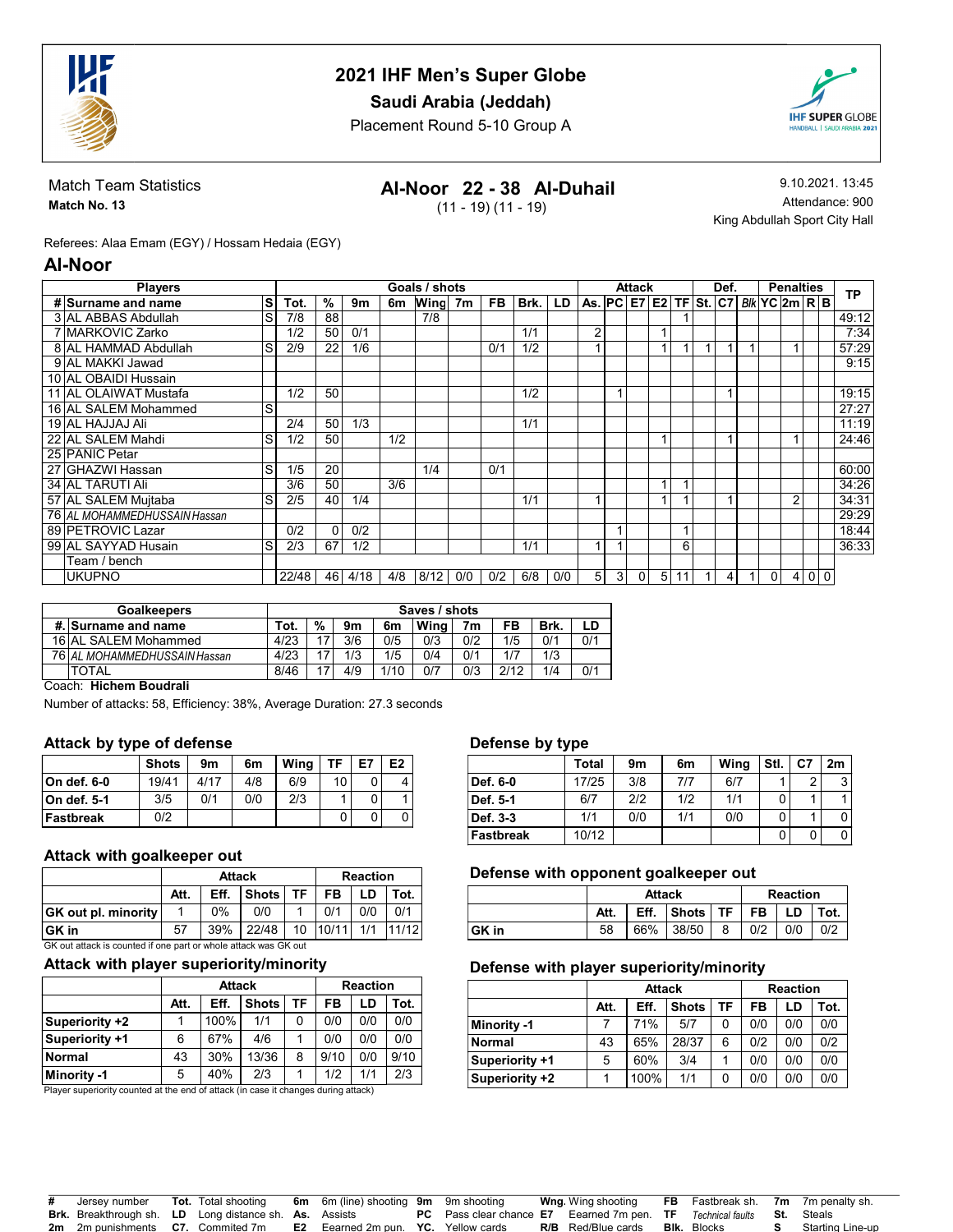

Saudi Arabia (Jeddah)

Placement Round 5-10 Group A



Match Team Statistics Match No. 13

## Al-Noor 22 - 38 Al-Duhail

(11 - 19) (11 - 19)

9.10.2021. 13:45 Attendance: 900 King Abdullah Sport City Hall

Referees: Alaa Emam (EGY) / Hossam Hedaia (EGY)

#### Shot distribution by player

| 3 A. Al Abbas |     |     | 7 Z. Markovic |  |  |  |  |  |
|---------------|-----|-----|---------------|--|--|--|--|--|
|               | 4/4 |     | 1/1           |  |  |  |  |  |
|               |     |     |               |  |  |  |  |  |
| 1/1           |     | 1/2 |               |  |  |  |  |  |
| $1/1$ lob     |     |     | post          |  |  |  |  |  |

|     | 19 A. Al Haiiai |     |  |      |  |  |  |
|-----|-----------------|-----|--|------|--|--|--|
|     |                 | 0/1 |  | 1/1  |  |  |  |
| 0/1 |                 |     |  |      |  |  |  |
| 1/1 | 1/1             |     |  |      |  |  |  |
|     |                 |     |  | post |  |  |  |

| Salem | 25 |
|-------|----|
|       |    |
|       |    |
|       |    |

| 5 P. Panic |  |         | 27 H. Ghazwi |  |
|------------|--|---------|--------------|--|
|            |  |         | 0/1          |  |
|            |  |         |              |  |
|            |  |         | 1/2          |  |
|            |  | 1 miss. |              |  |

8 A. Al Hammad 1/3 1/2

0/2 2 miss.

|     | 34 A. Al Taruti |     |
|-----|-----------------|-----|
|     |                 | 1/1 |
| 0/1 | 0/1             | 0/1 |
|     | 1/1             |     |
|     | $0/1$ lob       |     |

 $1/1$ 

9 J. Al Makki 10 H. Al Obaidi 11 M. Al Olaiwat

|                | 1/1 | 0/1 |
|----------------|-----|-----|
| 57 M. Al Salem |     |     |

 $1/1$  1/1 1 post 1 block

0/1

|  | 16 M. Al Salem |  |
|--|----------------|--|
|  |                |  |
|  |                |  |
|  |                |  |

| 76 H. AI | Mohammedhussain |  |
|----------|-----------------|--|
|          |                 |  |
|          |                 |  |
|          |                 |  |

| 89 L. Petrovic  | 99 H. Al Sayyad | TOTAL                             |
|-----------------|-----------------|-----------------------------------|
|                 | 1/1<br>0/1      | 3/6<br>1/2<br>6/9                 |
|                 |                 | 0/2<br>0/1<br>0/1                 |
|                 | 1/1             | 4/6<br>3/4<br>4/6                 |
| 1 miss. 1 block |                 | 3 post 4 miss. 2 block 1/2<br>loh |

#### Saves distribution goalkeepers

|     | 16 M. Al Salem |     | 76 H. AI |     |                | TOTAL |     |     |  |  |  |
|-----|----------------|-----|----------|-----|----------------|-------|-----|-----|--|--|--|
| 2/3 | 0/5            | 1/3 |          |     | Mohammedhussai | 3/5   | 0/8 | 1/4 |  |  |  |
|     |                |     | 1/2      | 0/3 | 0/1            | 0/3   |     | 0/1 |  |  |  |
| 0/2 | 0/4            | 1/6 | 0/3      |     | 0/1            | 1/10  | 1/5 | 1/9 |  |  |  |
|     |                |     | 1/8      | 1/1 | 0/3            |       |     |     |  |  |  |

#### Shots by position



#### Shooting statistics

| <b>Position</b>     | Goals | Sav. | Miss. | Post | Blk. | Total | %  |
|---------------------|-------|------|-------|------|------|-------|----|
| Back (9m)           |       | 9    |       | 2    | 2    | 18    | 22 |
| Line (6m)           |       | 3    |       |      |      | 8     | 50 |
| Wing                | 8     |      | 0     | 0    | ŋ    | 12    | 67 |
| 7m penalties        | ი     | 0    |       | 0    |      |       | 0  |
| <b>Fastbreak</b>    | 0     | 0    | 2     | 0    |      | 2     | 0  |
| <b>Breakthrough</b> | 6     |      |       | U    | ŋ    | 8     | 75 |
| Total               | 22    | 17   |       | 3    | 2    | 48    | 46 |

| # Jersev number                                               |  | <b>Tot.</b> Total shooting 6m 6m (line) shooting 9m 9m shooting       |                                                                                                    | <b>Wng</b> Wing shooting FB Fastbreak sh. 7m 7m penalty sh. |  |                           |
|---------------------------------------------------------------|--|-----------------------------------------------------------------------|----------------------------------------------------------------------------------------------------|-------------------------------------------------------------|--|---------------------------|
| <b>Brk.</b> Breakthrough sh. LD Long distance sh. As. Assists |  |                                                                       | <b>PC</b> Pass clear chance <b>E7</b> Eearned 7m pen. <b>TF</b> Technical faults <b>St.</b> Steals |                                                             |  |                           |
|                                                               |  | 2m 2m punishments C7. Commited 7m E2 Eearned 2m pun. YC. Yellow cards |                                                                                                    | <b>R/B</b> Red/Blue cards <b>Blk.</b> Blocks                |  | <b>S</b> Starting Line-up |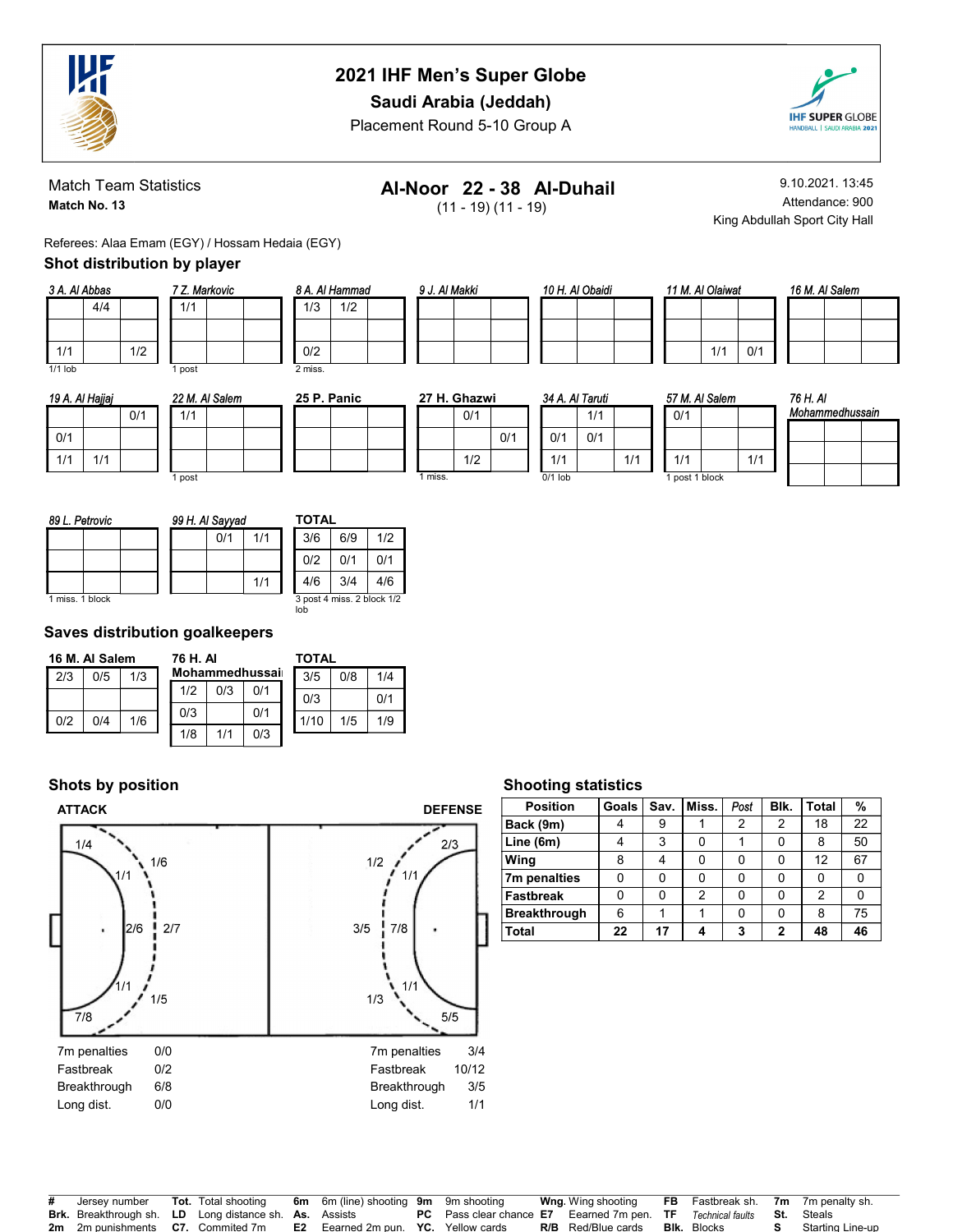

Saudi Arabia (Jeddah)

Placement Round 5-10 Group A



Match Team Statistics Match No. 13

## Al-Noor 22 - 38 Al-Duhail

(11 - 19) (11 - 19)

9.10.2021. 13:45 Attendance: 900 King Abdullah Sport City Hall

Referees: Alaa Emam (EGY) / Hossam Hedaia (EGY)

#### Al-Duhail

| <b>Players</b>         |   |       |          |      |      | Goals / shots |     |       |      |     |                        |          | <b>Attack</b>  |                |   |   | Def. |                      |             | <b>Penalties</b> |                |       |
|------------------------|---|-------|----------|------|------|---------------|-----|-------|------|-----|------------------------|----------|----------------|----------------|---|---|------|----------------------|-------------|------------------|----------------|-------|
| # Surname and name     | S | Tot.  | %        | 9m   | 6m   | Wing 7m       |     | FB.   | Brk. | LD  | As. PC E7 E2 TF St. C7 |          |                |                |   |   |      | <i>Bik</i> YC 2m R B |             |                  |                | ТP    |
| 1 MAGGAIZ Maouen       | S |       |          |      |      |               |     |       |      |     |                        |          |                |                |   |   |      |                      |             |                  |                |       |
| 4 NADER Ahamed         |   | 2/2   | 100      | 2/2  |      |               |     |       |      |     | 2                      |          |                |                |   |   |      |                      |             | $\overline{2}$   |                | 41:28 |
| 7 MADADI Ahmad         | S | 4/5   | 80       |      |      | 1/2           |     | 2/2   | 1/1  |     |                        |          |                |                |   |   |      |                      |             |                  |                | 22:39 |
| 10 ABDALLA Abdelrahman |   | 2/3   | 67       | 1/2  |      |               |     |       | 1/1  |     | 5                      |          |                |                | 2 |   |      |                      |             |                  |                | 41:50 |
| 12 LEPENICA Bilal      |   |       |          |      |      |               |     |       |      |     |                        |          |                |                |   |   |      |                      |             |                  |                | 41:21 |
| 15 HAJ YOUSSEF Khaled  | S | 1/3   | 33       | 1/2  | 0/1  |               |     |       |      |     |                        |          |                |                |   |   |      |                      | -1          |                  |                | 37:43 |
| 16 SOMRANI Khalil      |   |       |          |      |      |               |     |       |      |     |                        |          |                |                |   |   |      |                      |             |                  |                | 14:33 |
| 17 CHAIEB Firas        |   |       |          |      |      |               |     |       |      |     |                        |          |                |                |   |   |      |                      |             |                  |                |       |
| 19 GUEHIS Amine        |   | 4/6   | 67       | 0/1  | 3/3  |               |     | 0/1   |      | 1/1 | 3                      |          |                |                |   |   |      |                      |             |                  |                | 41:05 |
| 22 BERRACHED Allaedine | S | 10/11 | 91       |      |      | 4/4           | 3/3 | 2/3   | 1/1  |     |                        |          |                |                |   |   |      |                      |             |                  |                | 37:35 |
| 27 GACEVIC Jovan       |   | 2/4   | 50       | 1/3  |      |               |     | 1/1   |      |     |                        |          |                |                |   |   |      |                      |             |                  |                | 27:39 |
| 37 HAMDOUN Shadi       |   | 0/2   | $\Omega$ |      |      |               | 0/1 |       | 0/1  |     | 3                      |          |                |                |   |   |      |                      |             |                  |                | 20:34 |
| 45 ANWAR JEDAIED Salem | S | 7/7   | 100      |      | 6/6  |               |     | 1/1   |      |     |                        |          | 3              |                |   |   |      |                      |             |                  |                | 33:34 |
| 77 KAPIC Mirza         | S | 3/4   | 75       |      |      | 1/1           |     | 2/2   | 0/1  |     |                        |          |                |                | 2 |   |      |                      |             |                  |                | 21:47 |
| 88 HEIBA Mustafa       |   |       |          |      |      |               |     |       |      |     |                        |          |                |                |   |   |      |                      |             |                  |                |       |
| 93 HADJ AYED Hamdi     | S | 3/3   | 100      |      |      | 1/1           |     | 2/2   |      |     | и                      |          |                |                |   |   |      |                      |             |                  |                | 38:12 |
| Team / bench           |   |       |          |      |      |               |     |       |      |     |                        |          |                |                |   |   |      |                      |             |                  |                |       |
| <b>UKUPNO</b>          |   | 38/50 | 76 I     | 5/10 | 9/10 | 7/8           | 3/4 | 10/12 | 3/5  | 1/1 | 18 <sup>1</sup>        | $\Omega$ | $\overline{4}$ | $\overline{4}$ | 8 | 2 | 0    | 2                    | $\mathbf 1$ | 5                | 0 <sup>0</sup> |       |

| <b>Goalkeepers</b>     |       |    |                |     | Saves / shots |                |     |      |     |
|------------------------|-------|----|----------------|-----|---------------|----------------|-----|------|-----|
| #. Surname and name    | Tot.  | %  | 9 <sub>m</sub> | 6m  | Wina          | 7 <sub>m</sub> | FB  | Brk. | LD  |
| <b>IMAGGAIZ Maouen</b> |       |    |                |     |               |                |     |      |     |
| 12 LEPENICA Bilal      | 13/27 | 48 | 7/9            | 2/5 | 3/8           |                |     | 1/5  |     |
| 16 SOMRANI Khalil      | 4/12  | 33 | 2/4            | 1/2 | 1/4           |                |     | 0/2  |     |
| <b>TOTAL</b>           | 17/39 | 44 | 9/13           | 3/7 | 4/12          | 0/0            | 2/0 | 1/7  | 0/0 |

Coach: Dragan Dzokic

Number of attacks: 58, Efficiency: 66%, Average Duration: 34.8 seconds

#### Attack by type of defense

|              | <b>Shots</b> | 9m  | 6m  | Wing | TF | E7 | E <sub>2</sub> |
|--------------|--------------|-----|-----|------|----|----|----------------|
| ∣On def. 6-0 | 17/25        | 3/8 | 717 | 6/7  | 6  | っ  | $\mathbf{r}$   |
| On def. 5-1  | 6/7          | 2/2 | 1/2 | 1/1  |    |    |                |
| On def. 3-3  | 1/1          | 0/0 | 1/1 | 0/0  | 2  |    |                |
| Fastbreak    | 10/12        |     |     |      | 0  | 0  |                |

#### Attack with goalkeeper out

|              |      | <b>Attack</b> | <b>Reaction</b>                              |     |     |     |  |  |  |
|--------------|------|---------------|----------------------------------------------|-----|-----|-----|--|--|--|
|              | Att. |               | Eff. $ $ Shots $ $ TF $ $ FB $ $ LD $ $ Tot. |     |     |     |  |  |  |
| <b>GK</b> in | 58   |               | 66% 38/50   8                                | 0/2 | 0/0 | 0/2 |  |  |  |

GK out attack is counted if one part or whole attack was GK out

#### Attack with player superiority/minority

|                    |           | Attack |              |     |     | <b>Reaction</b> |      |  |
|--------------------|-----------|--------|--------------|-----|-----|-----------------|------|--|
|                    | Att.      | Eff.   | <b>Shots</b> | TF. | FB  | LD              | Tot. |  |
| Superiority +1     |           | 71%    | 5/7          | 0   | 0/0 | 0/0             | 0/0  |  |
| Normal             | 65%<br>43 |        | 28/37        | 6   | 0/2 | 0/0             | 0/2  |  |
| <b>Minority -1</b> | 5         | 60%    | 3/4          |     | 0/0 | 0/0             | 0/0  |  |
| Minority -2        |           | 100%   | 1/1          | 0   | 0/0 | 0/0             | 0/0  |  |

Player superiority counted at the end of attack (in case it changes during attack)

#### Defense by type

|           | <b>Total</b> | 9m   | 6m  | Wing | Stl. | C7 | 2m |
|-----------|--------------|------|-----|------|------|----|----|
| Def. 6-0  | 19/41        | 4/17 | 4/8 | 6/9  |      |    |    |
| Def. 5-1  | 3/5          | 0/1  | 0/0 | 2/3  |      |    |    |
| Fastbreak | 0/2          |      |     |      |      |    |    |

#### Defense with opponent goalkeeper out

|                 |      | <b>Attack</b>        | <b>Reaction</b> |    |       |     |       |  |
|-----------------|------|----------------------|-----------------|----|-------|-----|-------|--|
|                 | Att. | <b>Shots</b><br>Eff. | FB              | LD | Tot.  |     |       |  |
| GK out (7 on 6) |      | 0%                   | 0/0             |    | 0/0   | 0/0 | 0/0   |  |
| GK in           | 57   | 39%                  | 22/48           | 10 | 10/11 | 1/1 | 11/12 |  |

#### Defense with player superiority/minority

|                    |           | <b>Attack</b> |              |     | <b>Reaction</b> |     |      |  |  |
|--------------------|-----------|---------------|--------------|-----|-----------------|-----|------|--|--|
|                    | Att.      | Eff.          | <b>Shots</b> | ΤF  | FB              | LD  | Tot. |  |  |
| <b>Minority -2</b> |           | 0             | 0/0          | 0/0 | 0/0             |     |      |  |  |
| Minority -1        | 6         | 67%           | 4/6          |     | 0/0             | 0/0 | 0/0  |  |  |
| <b>Normal</b>      | 30%<br>43 |               | 13/36        | 8   | 9/10            | 0/0 | 9/10 |  |  |
| Superiority +1     | 5         | 40%           | 2/3          |     | 1/2             | 1/1 | 2/3  |  |  |

| # Jersev number |  | <b>Tot.</b> Total shooting 6m 6m (line) shooting 9m 9m shooting                                   |                                                                                                                                             | <b>Wng</b> Wing shooting FB Fastbreak sh. 7m 7m penalty sh. |  |                           |
|-----------------|--|---------------------------------------------------------------------------------------------------|---------------------------------------------------------------------------------------------------------------------------------------------|-------------------------------------------------------------|--|---------------------------|
|                 |  |                                                                                                   | <b>Brk.</b> Breakthrough sh. LD Long distance sh. As. Assists <b>PC</b> Pass clear chance E7 Eearned 7m pen. TF Technical faults St. Steals |                                                             |  |                           |
|                 |  | <b>2m</b> 2m punishments <b>C7.</b> Commited 7m <b>E2</b> Eearned 2m pun. <b>YC.</b> Yellow cards |                                                                                                                                             | <b>R/B</b> Red/Blue cards <b>Blk.</b> Blocks                |  | <b>S</b> Starting Line-up |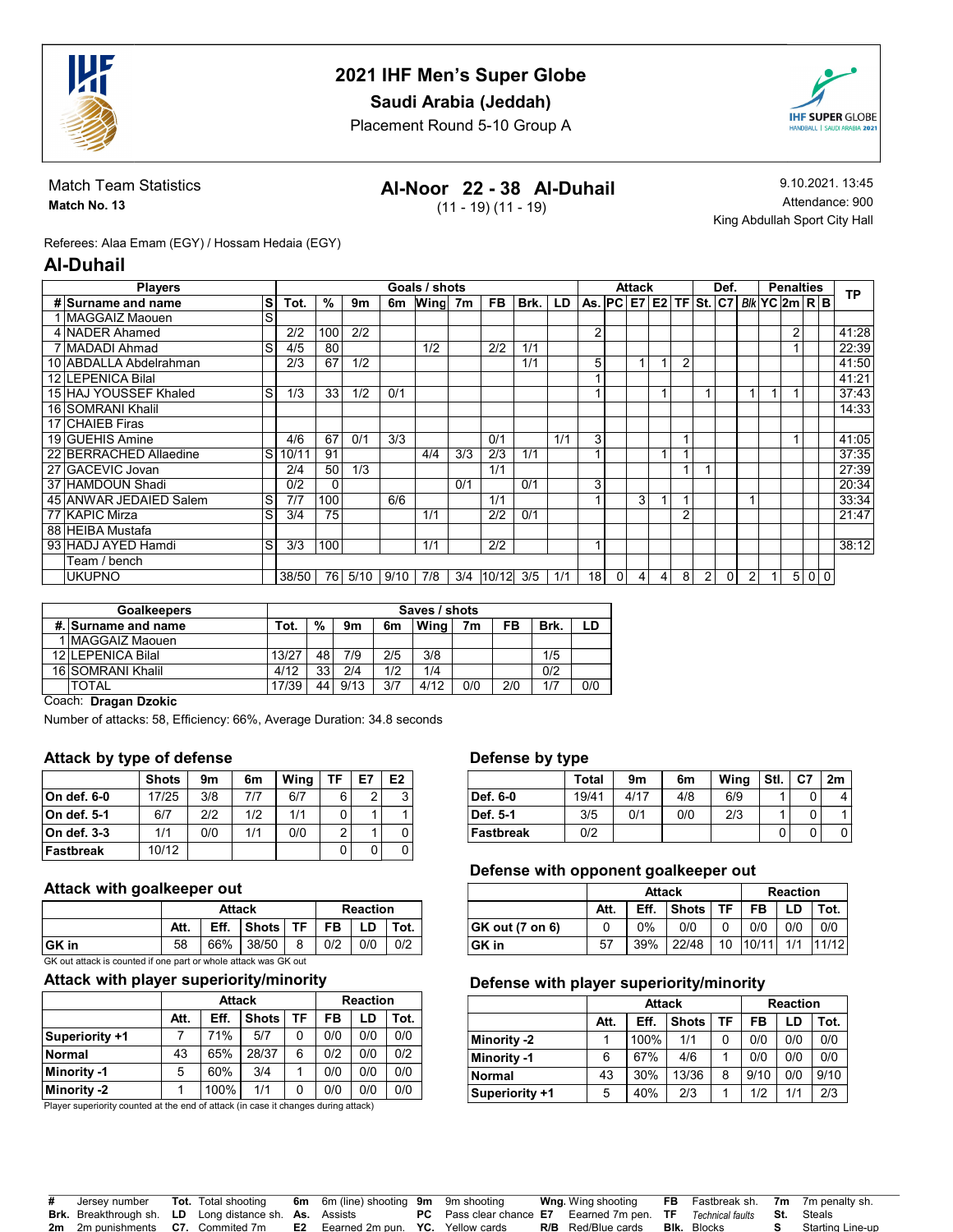

Saudi Arabia (Jeddah)

Placement Round 5-10 Group A



Match Team Statistics Match No. 13

## Al-Noor 22 - 38 Al-Duhail

(11 - 19) (11 - 19)

9.10.2021. 13:45 Attendance: 900 King Abdullah Sport City Hall

Referees: Alaa Emam (EGY) / Hossam Hedaia (EGY)

#### Shot distribution by player

| 4 A. Nader |     | 7 A. Madadi |         |  |
|------------|-----|-------------|---------|--|
|            | 1/1 |             |         |  |
|            |     |             | 2/2     |  |
|            |     | 1/1         |         |  |
|            |     |             | 1 miss. |  |

|     | 10 A. Abdalla |     |     | 15 K. |     |  |  |
|-----|---------------|-----|-----|-------|-----|--|--|
|     |               |     |     |       | 0/2 |  |  |
|     |               |     |     |       |     |  |  |
| 2/2 | 1/1           | 1/1 | 0/1 |       |     |  |  |

| Haj Youssef |  |     |  | 16 K. Somrani |  |
|-------------|--|-----|--|---------------|--|
|             |  |     |  |               |  |
|             |  |     |  |               |  |
|             |  | 1/1 |  |               |  |

|  | 17 F. Chaieb |  |
|--|--------------|--|
|  |              |  |
|  |              |  |
|  |              |  |

|         | 19 A. Guehis |  |
|---------|--------------|--|
| 1/1     | 1/1          |  |
|         |              |  |
| 1/1     | 1/1          |  |
| 1 block |              |  |

| 22 A. Berrached |     |     | . Gacevic<br>27 J. |     |  |     | 37 S.<br>. Hamdoun |  |       | 45 S. Anwar Jedaied |     |     | 77 M. Kapic |     |  | 88 M. Heiba |  |  | 93 H. Hadj Ayed |  |  |  |     |  |
|-----------------|-----|-----|--------------------|-----|--|-----|--------------------|--|-------|---------------------|-----|-----|-------------|-----|--|-------------|--|--|-----------------|--|--|--|-----|--|
| 1/2             | 3/3 | 2/2 |                    |     |  | 0/1 |                    |  |       |                     |     |     | 1/1         |     |  |             |  |  |                 |  |  |  | 3/3 |  |
|                 |     |     |                    |     |  |     |                    |  |       |                     | 1/1 |     | 1/1         |     |  |             |  |  |                 |  |  |  |     |  |
| 1/1             |     | 3/3 |                    | 2/3 |  |     |                    |  | 0/1   |                     | 2/2 | 2/2 |             | 2/2 |  | 1/1         |  |  |                 |  |  |  |     |  |
| post            |     |     |                    |     |  |     |                    |  | miss. |                     |     |     |             |     |  |             |  |  |                 |  |  |  |     |  |

| ۰. | .,<br>. . | ٠ |
|----|-----------|---|
|    |           |   |

| 2/5                  | 8/8 | 3/4 |  |  |  |  |  |  |  |  |  |
|----------------------|-----|-----|--|--|--|--|--|--|--|--|--|
| 3/3<br>1/1           |     |     |  |  |  |  |  |  |  |  |  |
| 9/10<br>4/5<br>8/9   |     |     |  |  |  |  |  |  |  |  |  |
| post 2 miss, 1 block |     |     |  |  |  |  |  |  |  |  |  |

#### Saves distribution goalkeepers

| 1 M. Maggaiz |     | 12 B. Lepenica |     |     |     | 16 K. Somrani |     | <b>TOTAL</b> |     |     |
|--------------|-----|----------------|-----|-----|-----|---------------|-----|--------------|-----|-----|
|              | 3/6 | 2/5            | 0/1 | 1/4 |     |               | 1/1 | 3/6          | 3/9 | 1/2 |
|              | 1/1 |                | 1/1 |     |     |               |     | 2/2          |     |     |
|              | 2/5 | 1/2            | 2/4 |     | 0/1 | 0/2           | 0/2 | 2/6          | 1/4 | 2/6 |

#### Shots by position



#### Shooting statistics

| <b>Position</b>     | <b>Goals</b> | Sav. | Miss.        | Post | Blk. | Total | %  |
|---------------------|--------------|------|--------------|------|------|-------|----|
| Back (9m)           | 5            |      |              |      |      | 10    | 50 |
| Line (6m)           | 9            |      |              | U    |      | 10    | 90 |
| Wing                | 7            | 0    |              |      |      | 8     | 88 |
| 7m penalties        | 3            | 0    | 0            |      |      | 4     | 75 |
| <b>Fastbreak</b>    | 10           | 2    | 0            |      |      | 12    | 83 |
| <b>Breakthrough</b> | 3            |      |              | U    |      | 5     | 60 |
| Total               | 37           | 8    | $\mathbf{2}$ |      |      | 49    | 76 |

| Jersey number                                                 | <b>Tot.</b> Total shooting | <b>6m</b> 6m (line) shooting 9m 9m shooting |                                                                                  | <b>Wng</b> . Wing shooting | <b>FB</b> Fastbreak sh. 7m 7m penalty sh. |                   |
|---------------------------------------------------------------|----------------------------|---------------------------------------------|----------------------------------------------------------------------------------|----------------------------|-------------------------------------------|-------------------|
| <b>Brk.</b> Breakthrough sh. LD Long distance sh. As. Assists |                            |                                             | <b>PC</b> Pass clear chance <b>E7</b> Eearned 7m pen. <b>TF</b> Technical faults |                            |                                           | <b>St.</b> Steals |
| <b>2m</b> 2m punishments <b>C7.</b> Commited 7m               |                            | <b>E2</b> Eearned 2m pun. YC. Yellow cards  |                                                                                  | <b>R/B</b> Red/Blue cards  | <b>BIK.</b> Blocks                        | Starting Line-up  |